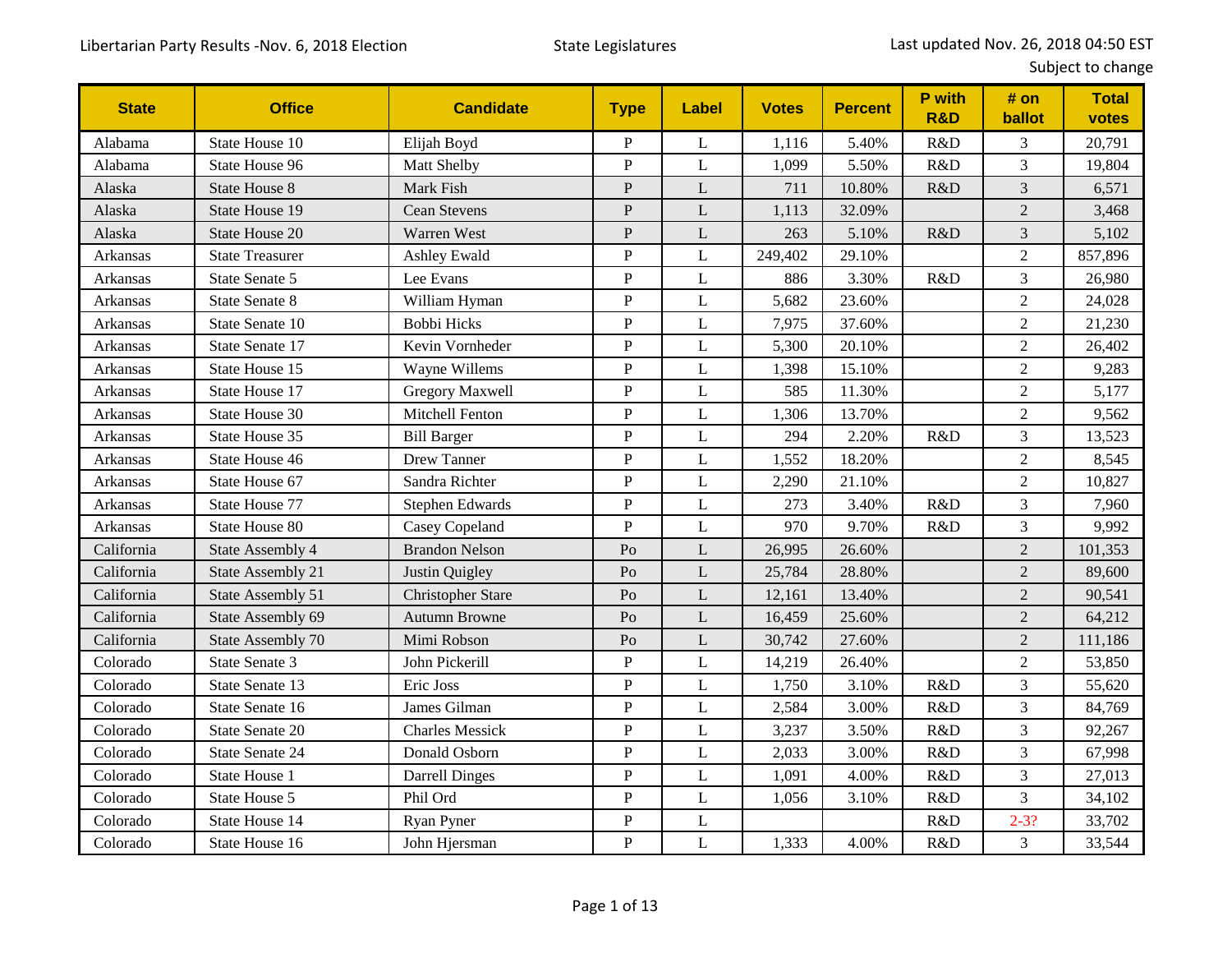| <b>State</b> | <b>Office</b>         | <b>Candidate</b>     | <b>Type</b>    | <b>Label</b> | <b>Votes</b> | <b>Percent</b> | P with<br><b>R&amp;D</b> | # on<br>ballot | <b>Total</b><br>votes |
|--------------|-----------------------|----------------------|----------------|--------------|--------------|----------------|--------------------------|----------------|-----------------------|
| Colorado     | <b>State House 28</b> | Ross Klopf           | ${\bf P}$      | L            | 1,267        | 3.30%          | R&D                      | 3              | 37,958                |
| Colorado     | <b>State House 29</b> | Hans Romer           | ${\bf P}$      | L            | 1,636        | 4.30%          | R&D                      | 3              | 37,892                |
| Colorado     | State House 30        | Jeff Wilson          | ${\bf P}$      | L            |              |                |                          |                |                       |
| Colorado     | State House 31        | <b>Breanna Owens</b> | ${\bf P}$      | L            | 1,883        | 6.40%          | R&D                      | 3              | 29,515                |
| Colorado     | State House 33        | Kim Tavendale        | $\overline{P}$ | L            | 1,311        | 2.70%          | R&D                      | $\overline{4}$ | 48,155                |
| Colorado     | State House 35        | Ken Biles            | $\mathbf{P}$   | L            | 1,251        | 3.70%          | R&D                      | 3              | 34,158                |
| Colorado     | State House 39        | Louis Gross          | ${\bf P}$      | L            | 1,297        | 2.80%          | R&D                      | 3              | 45,981                |
| Colorado     | State House 56        | Kevin Gulbranson     | ${\bf P}$      | L            | 1,531        | 3.30%          | R&D                      | 3              | 45,894                |
| Colorado     | State House 60        | Glenn Ingalls        | ${\bf P}$      | $\mathbf L$  | 1,317        | 3.40%          | R&D                      | $\overline{3}$ | 38,879                |
| Colorado     | State House 63        | Joe Johnson          | $\mathbf{P}$   | L            | 2,035        | 4.80%          | R&D                      | 3              | 42,632                |
| Connecticut  | State Assembly 9      | Anthony Armetta      | ${\bf P}$      | L            | 821          | 12.00%         |                          | $\overline{2}$ | 6,863                 |
| Connecticut  | State Assembly 65     | Kent Johnson         | ${\bf P}$      | L            | 85           | 1.20%          | R&D                      | 5              | 7,103                 |
| Connecticut  | State Assembly 83     | Roger Misbach        | ${\bf P}$      | L            | 117          | 1.20%          | R&D                      | $\overline{4}$ | 9,332                 |
| Connecticut  | State Assembly 91     | Gary Walsh           | ${\bf P}$      | L            | 669          | 7.90%          |                          | $\overline{2}$ | 8,510                 |
| Delaware     | State House 7         | <b>Scott Gesty</b>   | ${\bf P}$      | L            | 154          | 1.60%          | R&D                      | 3              | 9,445                 |
| Delaware     | <b>State House 8</b>  | Cody McNutt          | ${\bf P}$      | L            | 118          | 1.30%          | R&D                      | 3              | 9,316                 |
| Delaware     | State House 15        | Amy Merlino          | ${\bf P}$      | $\mathbf L$  | 1,011        | 12.10%         |                          | $\overline{c}$ | 8,340                 |
| Delaware     | State House 20        | Harry Smouse, Jr.    | ${\bf P}$      | L            | 134          | 0.90%          | R&D                      | 3              | 14,602                |
| Delaware     | State House 27        | William Hinds        | ${\bf P}$      | L            | 1,224        | 12.60%         |                          | $\overline{2}$ | 8,347                 |
| Delaware     | State House 34        | William McVay        | ${\bf P}$      | L            | 118          | 1.30%          | R&D                      | 3              | 9,419                 |
| Florida      | State Senate 30       | Christopher Withey   | $\mathbf{P}$   | L            |              |                |                          |                |                       |
| Florida      | <b>State House 18</b> | Kenneth Willey       | $\mathbf{P}$   | L            |              |                |                          |                |                       |
| Florida      | State House 19        | <b>Ryan Ramsey</b>   | ${\bf P}$      | L            |              |                |                          |                |                       |
| Florida      | State House 25        | Joe Hannoush         | ${\bf P}$      | L            | 1,402        | 1.70%          | R&D                      | $\overline{3}$ | 82,478                |
| Florida      | State House 27        | Wesley Wilson        | ${\bf P}$      | L            |              |                |                          |                |                       |
| Florida      | State House 108       | Riquet Caballero     | $\mathbf{P}$   | L            | 3,979        | 8.30%          |                          | $\overline{2}$ | 48,061                |
| Hawaii       | State Senate 1        | Kimberly Arianoff    | ${\bf P}$      | L            | 1,792        | 11.40%         |                          | $\overline{c}$ | 14,284                |
| Hawaii       | State Senate 3        | Michelle Last        | ${\bf P}$      | L            | 2,773        | 18.70%         |                          | $\sqrt{2}$     | 13,423                |
| Hawaii       | State House 3         | Fred Fogel           | ${\bf P}$      | L            | 1,675        | 20.10%         |                          | $\overline{2}$ | 7,470                 |
| Hawaii       | State House 17        | Alan Yim             | $\mathbf{P}$   | L            | 1,694        | 15.20%         |                          | $\overline{2}$ | 9,927                 |
| Idaho        | State Senate 2        | Shon Luoma           | ${\bf P}$      | L            | 491          | 2.40%          | R&D                      | 3              | 20,731                |
| Idaho        | State Senate 21       | Joe Evans            | $\mathbf{P}$   | $\mathbf{L}$ | 1,187        | 5.60%          | R&D                      | 3              | 21,235                |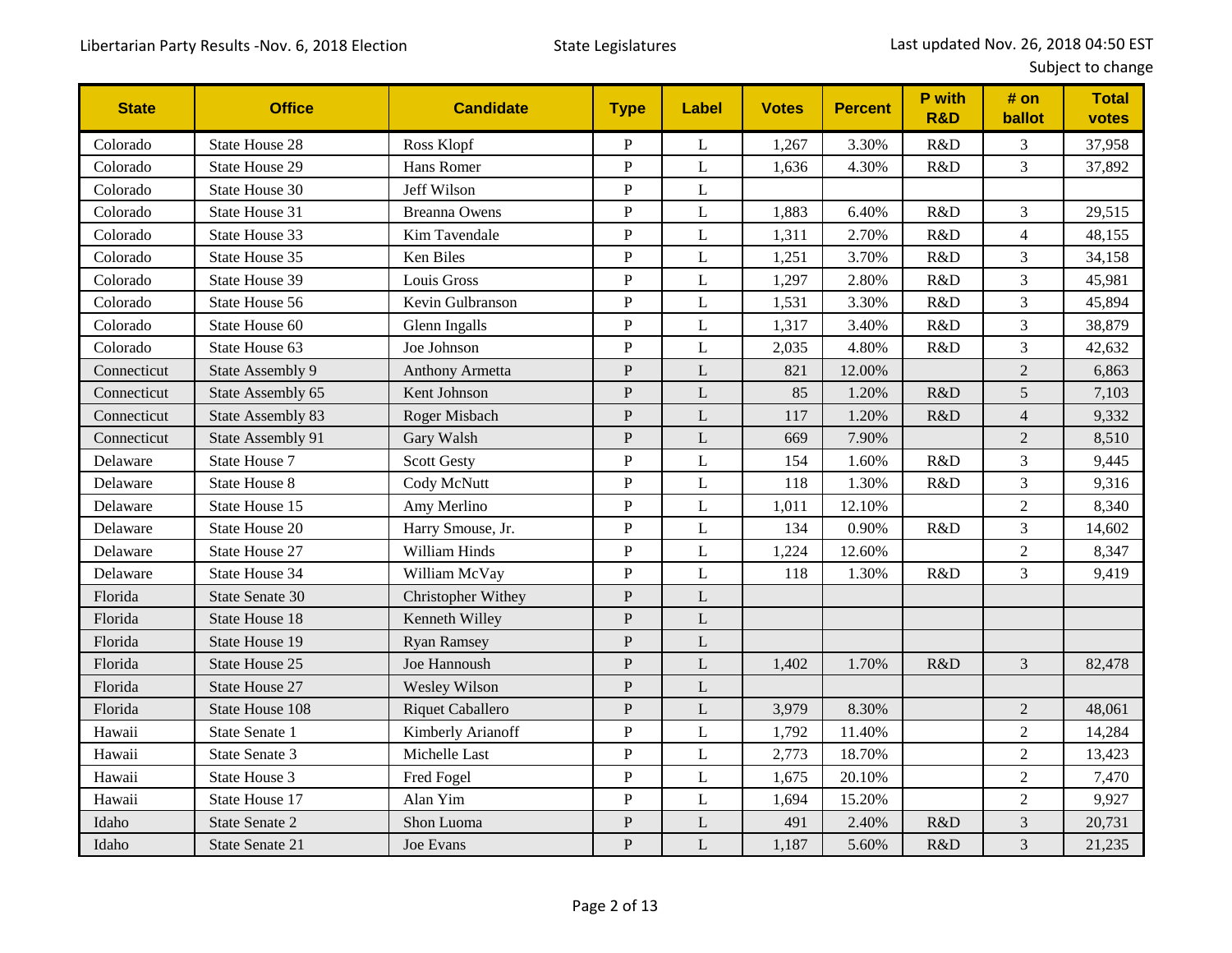| <b>State</b> | <b>Office</b>         | <b>Candidate</b>        | <b>Type</b>    | Label       | <b>Votes</b> | <b>Percent</b> | P with<br><b>R&amp;D</b> | # on<br>ballot | <b>Total</b><br>votes |
|--------------|-----------------------|-------------------------|----------------|-------------|--------------|----------------|--------------------------|----------------|-----------------------|
| Idaho        | State Senate 29-B     | Idaho Lorax Carta       | ${\bf P}$      | L           | 558          | 3.90%          | R&D                      | 3              | 14,408                |
| Illinois     | State House 4         | Justin Tucker           | ${\bf P}$      | L           |              |                |                          |                |                       |
| Illinois     | State House 95        | Craig Barnstable        | ${\bf P}$      | L           |              |                |                          |                |                       |
| Illinois     | State House 107       | <b>Thaddeus Freed</b>   | ${\bf P}$      | L           |              |                |                          |                |                       |
| Indiana      | <b>State Auditor</b>  | John Schick             | $\mathbf{P}$   | L           | 76,960       | 3.50%          | R&D                      | 3              | 2,223,594             |
| Indiana      | State Senate 25       | Robert Jozwiak          | ${\bf P}$      | L           | 1,516        | 4.00%          | R&D                      | 3              | 37,729                |
| Indiana      | State Senate 26       | <b>Greg Noland</b>      | ${\bf P}$      | L           | 1,625        | 3.40%          | R&D                      | 3              | 47,821                |
| Indiana      | State Senate 45       | <b>Charles Johnson</b>  | ${\bf P}$      | L           | 1,552        | 3.20%          | R&D                      | 3              | 48,378                |
| Indiana      | State House 1         | Donna Dunn              | ${\bf P}$      | L           | 1,882        | 13.80%         |                          | $\overline{2}$ | 13,613                |
| Indiana      | State House 21        | Ethan Legg              | ${\bf P}$      | L           | 631          | 3.60%          | R&D                      | 3              | 17,588                |
| Indiana      | State House 23        | Adam Werner             | ${\bf P}$      | L           | 653          | 3.60%          | R&D                      | 3              | 17,946                |
| Indiana      | <b>State House 24</b> | <b>Donald Rainwater</b> | ${\bf P}$      | L           | 1,025        | 2.80%          | R&D                      | 3              | 37,070                |
| Indiana      | State House 33        | Dale Arnett             | ${\bf P}$      | $\mathbf L$ | 1,034        | 4.90%          | R&D                      | 3              | 21,156                |
| Indiana      | State House 48        | Robert Wilson           | ${\bf P}$      | L           | 3,753        | 23.50%         |                          | $\overline{c}$ | 15,971                |
| Indiana      | State House 59        | Clyde Myers             | ${\bf P}$      | L           | 573          | 2.60%          | R&D                      | $\overline{3}$ | 22,021                |
| Indiana      | State House 69        | <b>Steve Buffington</b> | $\mathbf{P}$   | L           |              |                |                          |                |                       |
| Indiana      | State House 71        | <b>Thomas Keister</b>   | $\mathbf P$    | L           | 531          | 2.20%          | R&D                      | 3              | 23,755                |
| Iowa         | State Senate 23       | Eric Cooper             | ${\bf P}$      | L           | 6,252        | 24.70%         |                          | $\overline{c}$ | 25,304                |
| Iowa         | State Senate 37       | Carl Krambeck           | $\mathbf P$    | L           | 5,564        | 21.40%         |                          | $\overline{c}$ | 26,018                |
| Iowa         | State House 16        | <b>Steve Sechrest</b>   | $\mathbf P$    | L           | 208          | 2.10%          | R&D                      | 3              | 9,993                 |
| Iowa         | State House 32        | Toya Johnson            | ${\bf P}$      | L           | 225          | 2.70%          | R&D                      | 3              | 8,330                 |
| Iowa         | State House 34        | Marianna Collins        | ${\bf P}$      | L           | 537          | 4.80%          | R&D                      | 3              | 11,154                |
| Iowa         | State House 35        | John Callahan           | $\, {\bf P}$   | L           | 1,444        | 21.50%         |                          | $\sqrt{2}$     | 6,720                 |
| Iowa         | State House 36        | Joseph Howe             | ${\bf P}$      | L           | 2,576        | 19.10%         |                          | $\overline{2}$ | 13,447                |
| Iowa         | State House 39        | Anthony Junk            | ${\bf P}$      | L           | 337          | 1.80%          |                          | 3              | 18,777                |
| Iowa         | State House 43        | Chad Brewbaker          | ${\bf P}$      | L           | 300          | 2.00%          | R&D                      | 3              | 15,028                |
| Iowa         | <b>State House 44</b> | Gabriel Thompson        | $\overline{P}$ | L           | 468          | 2.20%          | R&D                      | 3              | 21,551                |
| Iowa         | State House 47        | <b>Patrick Shaw</b>     | $\, {\bf P}$   | L           | 420          | 3.20%          | R&D                      | 3              | 13,237                |
| Iowa         | State House 49        | John Evans              | ${\bf P}$      | L           | 532          | 3.80%          | R&D                      | 3              | 13,957                |
| Iowa         | State House 57        | Lucas Link              | $\, {\bf P}$   | L           | 471          | 3.00%          | R&D                      | 3              | 15,736                |
| Iowa         | State House 70        | Myra Matejka            | ${\bf P}$      | L           | 2,744        | 22.60%         |                          | $\overline{2}$ | 12,115                |
| Iowa         | State House 75        | John George             | $\mathbf{P}$   | L           | 342          | 2.60%          | R&D                      | 3              | 13,166                |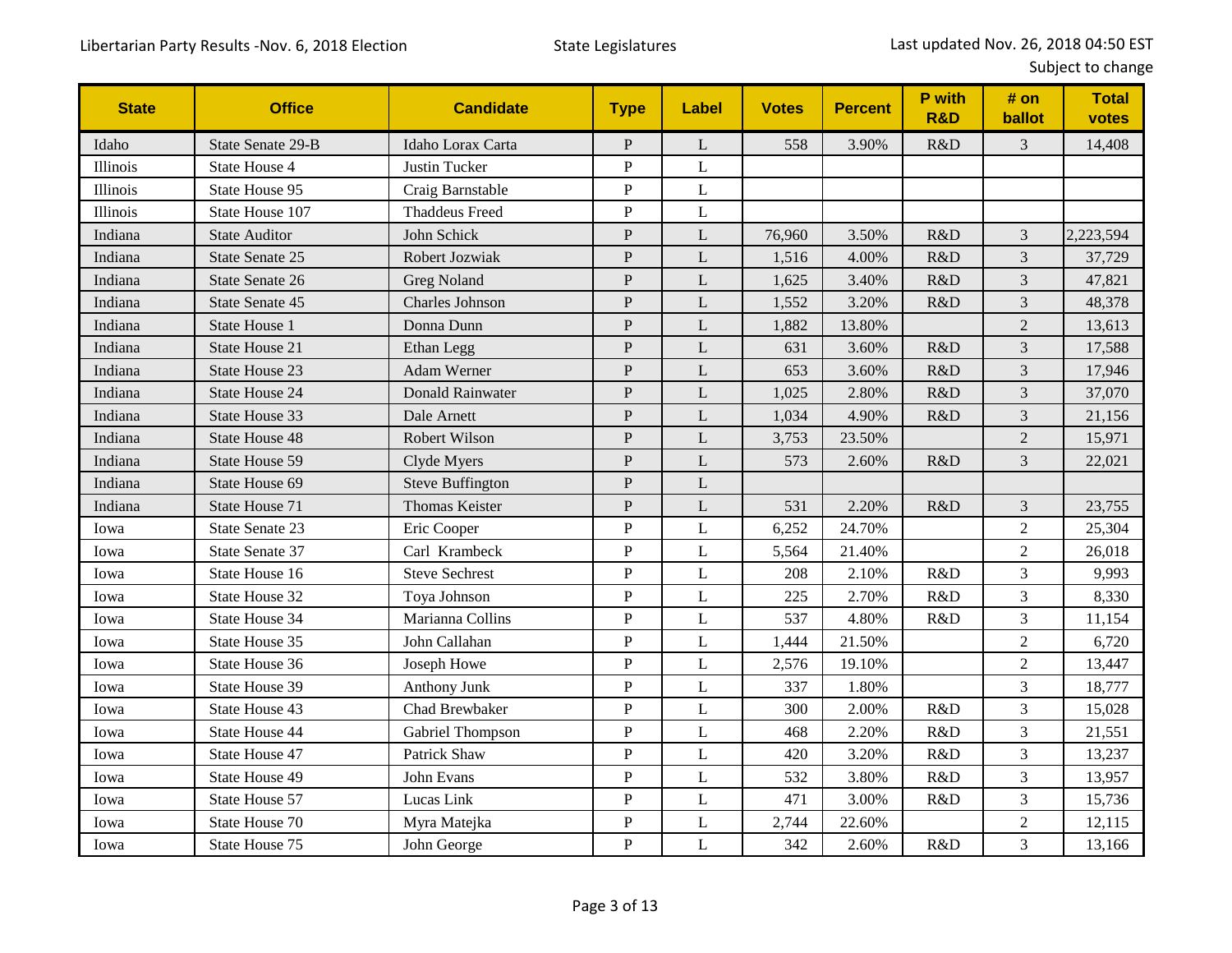| <b>State</b>  | <b>Office</b>                   | <b>Candidate</b>                   | <b>Type</b>    | Label        | <b>Votes</b> | <b>Percent</b> | P with<br><b>R&amp;D</b> | # on<br>ballot | <b>Total</b><br>votes |
|---------------|---------------------------------|------------------------------------|----------------|--------------|--------------|----------------|--------------------------|----------------|-----------------------|
| Iowa          | State House 79                  | Nick Ryan                          | P              | L            | 425          | 3.40%          | R&D                      | 3              | 12,575                |
| Iowa          | State House 97                  | David Melchert                     | ${\bf P}$      | L            | 359          | 2.20%          | R&D                      | 3              | 14,257                |
| Kansas        | State House 17                  | Michael Kerner                     | ${\bf P}$      | L            | 391          | 3.40%          | R&D                      | 3              | 11,309                |
| Kansas        | State House 29                  | <b>Robert Firestone</b>            | $\mathbf{P}$   | L            | 273          | 2.50%          | R&D                      | $\overline{3}$ | 10,918                |
| Kansas        | State House 33                  | Jason Conley                       | ${\bf P}$      | L            | 1,991        | 30.30%         |                          | $\overline{2}$ | 6,564                 |
| Kansas        | State House 66                  | <b>Edgar Chambers</b>              | $\mathbf{P}$   | L            | 1,400        | 22.80%         |                          | $\overline{2}$ | 6,157                 |
| <b>Kansas</b> | State House 91                  | David Loomis                       | ${\bf P}$      | L            | 2,239        | 26.70%         |                          | $\overline{2}$ | 8,379                 |
| <b>Kansas</b> | State House 107                 | <b>Brian Bombardier</b>            | ${\bf P}$      | L            | 1,914        | 23.30%         |                          | $\overline{2}$ | 8,194                 |
| Kentucky      | State House 2                   | Joshua Gilpin                      | ${\bf P}$      | L            |              |                |                          |                |                       |
| Kentucky      | State House 43                  | John Hicks                         | ${\bf P}$      | L            | 319          | 2.20%          | R&D                      | 3              | 14,122                |
| Kentucky      | State House 65                  | <b>Christopher Robinson</b>        | $\mathbf P$    | L            |              |                |                          |                |                       |
| Kentucky      | State House 66                  | A. J. "Lex" Hannan                 | $\mathbf{P}$   | L            | 328          | 2.00%          | R&D                      | 3              | 16,745                |
| Kentucky      | State House 72                  | Ann Cormican                       | $\overline{P}$ | L            | 260          | 1.50%          | R&D                      | $\overline{3}$ | 16,727                |
| Maryland      | State Senate 22                 | <b>Lauren Drew</b>                 | ${\bf P}$      | L            | 2,413        | 7.00%          |                          | $\sqrt{2}$     | 34,260                |
| Maryland      | State Senate 30                 | Chris Wallace                      | $\mathbf{P}$   | L            | 793          | 1.50%          | R&D                      | 3              | 53,558                |
| Maryland      | State Senate 35                 | <b>Christopher Randers-Pehrson</b> | $\mathbf{P}$   | L            | 5,507        | 11.10%         |                          | 3              | 49,467                |
| Maryland      | State House 3-A                 | Jeremy Harbaugh                    | P <sub>2</sub> | L            | 1,456        | 2.50%          | R&D                      | 5              | 57,921                |
| Maryland      | State House 6                   | Michael Lyden                      | P <sub>3</sub> | L            | 1,423        | 1.60%          | R&D                      | $\overline{7}$ | 90,983                |
| Maine         | State House 121                 | <b>Bonnie Young</b>                | $\overline{P}$ | $\mathbf{U}$ | 136          | 4.00%          | R&D                      | $\overline{3}$ | 3,415                 |
| Maine         | State House 125                 | Cody Blackburn                     | ${\bf P}$      | L            | 194          | 5.80%          | R&D                      | 3              | 3,338                 |
| Michigan      | <b>State Board of Education</b> | John Tatar                         | P <sub>2</sub> | L            | 80,511       | 1.10%          | R&D                      | 11             | 7,222,556             |
| Michigan      | <b>State Board of Education</b> | <b>Scotty Bowman</b>               | P <sub>2</sub> | L            | 125,320      | 1.70%          | R&D                      | 11             | 7,222,556             |
| Michigan      | State Senate 7                  | Joseph LeBlanc                     | ${\bf P}$      | L            | 2,890        | 2.10%          | R&D                      | 3              | 137,327               |
| Michigan      | State Senate 10                 | Mike Saliba                        | $\mathbf{P}$   | L            | 2,874        | 2.50%          | R&D                      | $\overline{3}$ | 112,831               |
| Michigan      | State Senate 11                 | James Young                        | $\mathbf{P}$   | L            | 3,145        | 2.50%          | R&D                      | 3              | 127,166               |
| Michigan      | State Senate 12                 | Jeff Pittel                        | ${\bf P}$      | L            | 2,403        | 2.00%          | R&D                      | 3              | 120,062               |
| Michigan      | State Senate 16                 | Ronald Muszynski                   | ${\bf P}$      | L            | 2,760        | 3.00%          | R&D                      | 3              | 90,870                |
| Michigan      | State Senate 17                 | Chad McNamara                      | $\mathbf{P}$   | L            | 2,905        | 2.90%          | R&D                      | 3              | 100,170               |
| Michigan      | State Senate 19                 | Joseph Gillotte                    | $\mathbf{P}$   | L            | 2,941        | 3.00%          | R&D                      | 3              | 96,235                |
| Michigan      | State Senate 20                 | Lorence Wenke                      | ${\bf P}$      | L            | 5,279        | 4.60%          | R&D                      | $\overline{3}$ | 113,993               |
| Michigan      | <b>State Senate 24</b>          | Katie Nepton                       | $\overline{P}$ | L            | 2,064        | 1.60%          | R&D                      | $\overline{4}$ | 125,094               |
| Michigan      | State Senate 26                 | Erwin Haas                         | $\mathbf{P}$   | L            | 2,374        | 2.20%          | R&D                      | $\overline{4}$ | 108,329               |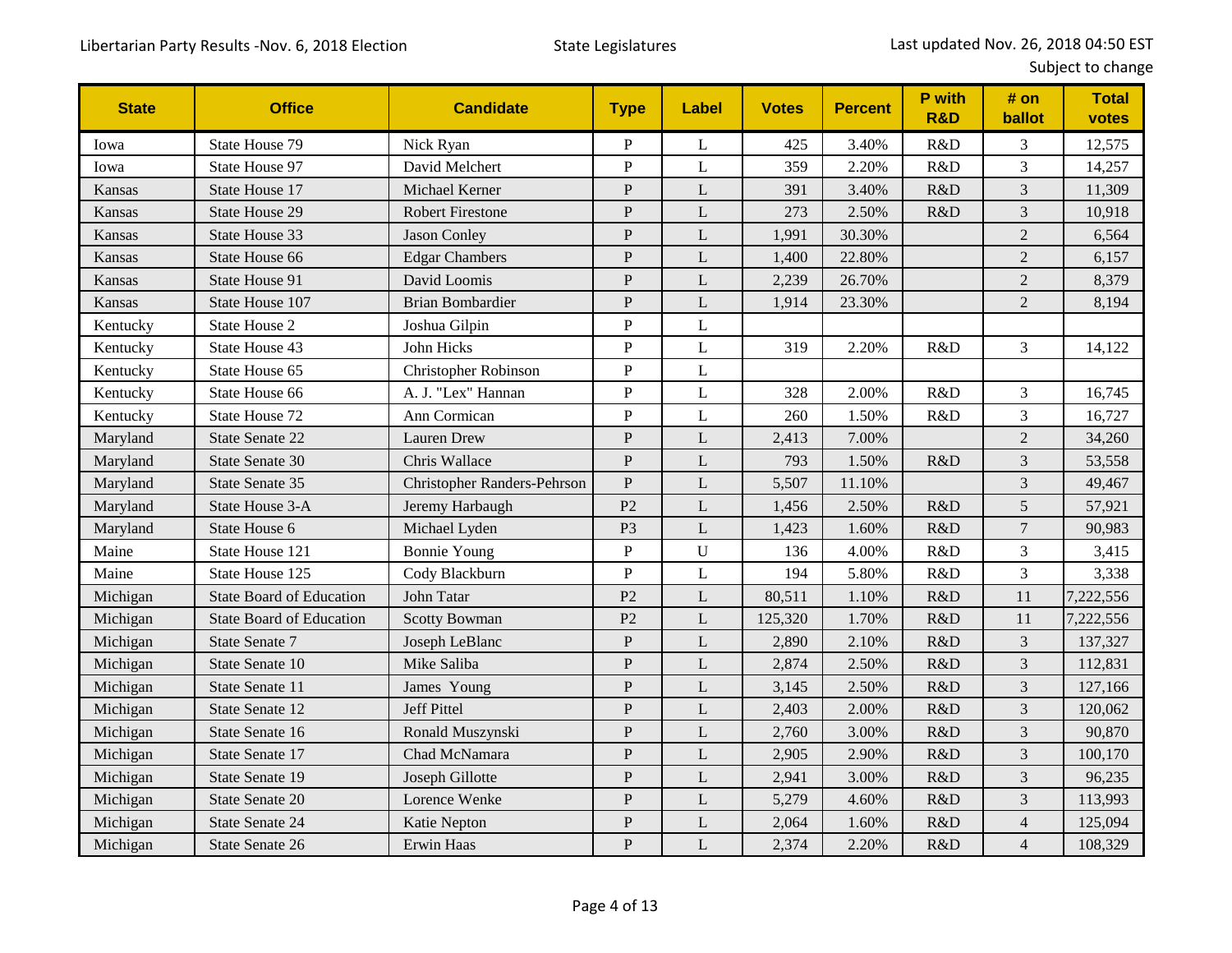| <b>State</b> | <b>Office</b>          | <b>Candidate</b>        | <b>Type</b>    | Label        | <b>Votes</b> | <b>Percent</b> | P with<br><b>R&amp;D</b> | # on<br>ballot | <b>Total</b><br>votes |
|--------------|------------------------|-------------------------|----------------|--------------|--------------|----------------|--------------------------|----------------|-----------------------|
| Michigan     | <b>State Senate 28</b> | Nathan Hewer            | $\mathbf{P}$   | L            | 3,059        | 2.60%          | R&D                      | 3              | 117,740               |
| Michigan     | <b>State Senate 29</b> | Robert VanNoller        | $\mathbf{P}$   | L            | 1,813        | 1.50%          | R&D                      | $\overline{4}$ | 122,976               |
| Michigan     | State Senate 30        | Mary Buzuma             | ${\bf P}$      | L            | 3,189        | 2.50%          | R&D                      | 3              | 125,409               |
| Michigan     | State Senate 34        | Max Riekse              | $\mathbf P$    | L            | 2,899        | 2.90%          | R&D                      | 3              | 99,159                |
| Michigan     | State Senate 35        | <b>Timothy Coon</b>     | $\mathbf P$    | L            | 3,035        | 2.60%          | R&D                      | 3              | 115,763               |
| Michigan     | State House 1          | <b>Gregory Creswell</b> | ${\bf P}$      | L            | 631          | 2.10%          | R&D                      | 3              | 29,898                |
| Michigan     | State House 10         | Jeremy Morgan           | $\mathbf{P}$   | $\mathbf{L}$ | 611          | 1.80%          | R&D                      | $\mathfrak{Z}$ | 32,872                |
| Michigan     | <b>State House 22</b>  | Matt Kuehnel            | $\mathbf{P}$   | L            | 999          | 3.30%          | R&D                      | 3              | 30,213                |
| Michigan     | State House 27         | Benjamin Carr           | ${\bf P}$      | L            | 1,328        | 3.00%          | R&D                      | $\mathfrak{Z}$ | 44,648                |
| Michigan     | <b>State House 28</b>  | Ryan Manier             | $\mathbf P$    | L            | 770          | 2.60%          | R&D                      | $\mathfrak 3$  | 29,393                |
| Michigan     | State House 36         | Benjamin Dryke          | $\mathbf{P}$   | L            | 807          | 2.00%          | R&D                      | 3              | 40,675                |
| Michigan     | State House 38         | <b>Brian Wright</b>     | $\mathbf P$    | L            | 1,099        | 2.40%          | R&D                      | $\overline{3}$ | 45,454                |
| Michigan     | State House 39         | <b>Anthony Croff</b>    | $\mathbf P$    | L            | 1,531        | 3.60%          | R&D                      | 3              | 42,797                |
| Michigan     | State House 63         | <b>Ronald Hawkins</b>   | $\mathbf{P}$   | L            | 1,059        | 2.60%          | R&D                      | 3              | 40,132                |
| Michigan     | State House 64         | Norman Peterson         | $\mathbf{P}$   | $\mathbf{L}$ | 736          | 2.30%          | R&D                      | 3              | 31,256                |
| Michigan     | State House 65         | <b>Jason Rees</b>       | $\mathbf P$    | L            | 1,026        | 2.80%          | R&D                      | 3              | 63,741                |
| Michigan     | State House 67         | Zachary Moreau          | $\, {\bf P}$   | L            | 994          | 2.40%          | R&D                      | 3              | 42,013                |
| Michigan     | State House 72         | Jamie Lewis             | $\mathbf{P}$   | L            | 1,184        | 3.00%          | R&D                      | $\overline{3}$ | 39,828                |
| Michigan     | State House 77         | Patty Malowney          | $\overline{P}$ | L            | 866          | 2.30%          | R&D                      | 3              | 37,598                |
| Michigan     | State House 93         | <b>Tyler Palmer</b>     | ${\bf P}$      | L            | 1,268        | 3.00%          | R&D                      | 3              | 42,446                |
| Minnesota    | State House 18a        | Jill Galvan             | $\mathbf P$    | L            | 363          | 2.10%          | R&D                      | $\overline{4}$ | 17,166                |
| Minnesota    | State House 57a        | <b>Matthew Swenson</b>  | $\mathbf{P}$   | L            | 704          | 3.20%          | R&D                      | 3              | 22,006                |
| Missouri     | <b>State Auditor</b>   | Sean O'Toole            | $\mathbf{P}$   | L            | 51,652       | 2.20%          | R&D                      | $\mathfrak{S}$ | 2,383,021             |
| Missouri     | State Senate 6         | <b>Steven Wilson</b>    | $\mathbf{P}$   | L            | 1,520        | 2.10%          | R&D                      | 3              | 72,192                |
| Missouri     | State Senate 22        | Richie Camden           | $\mathbf{P}$   | L            | 2,077        | 3.00%          | R&D                      | 3              | 69,526                |
| Missouri     | State Senate 24        | Jim Higgins             | $\mathbf{P}$   | L            | 1,682        | 2.10%          | R&D                      | $\mathfrak{Z}$ | 82,086                |
| Missouri     | <b>State House 28</b>  | Jeremy Utterback        | $\mathbf P$    | L            | 2,618        | 21.80%         |                          | $\sqrt{2}$     | 11,990                |
| Missouri     | State House 30         | <b>Brad Eichstadt</b>   | $\overline{P}$ | $\mathbf L$  | 493          | 2.80%          | R&D                      | 3              | 17,668                |
| Missouri     | State House 36         | Tim Peterman            | ${\bf P}$      | L            | 2,569        | 21.10%         |                          | $\overline{2}$ | 12,194                |
| Missouri     | State House 51         | <b>Bill Wayne</b>       | $\mathbf P$    | L            | 413          | 3.40%          | R&D                      | 3              | 11,970                |
| Missouri     | State House 63         | Carl-Herman Freese      | $\mathbf P$    | L            | 356          | 1.80%          | R&D                      | 3              | 19,763                |
| Missouri     | State House 69         | Eric Harris             | $\mathbf{P}$   | L            | 321          | 2.20%          | R&D                      | 3              | 14,545                |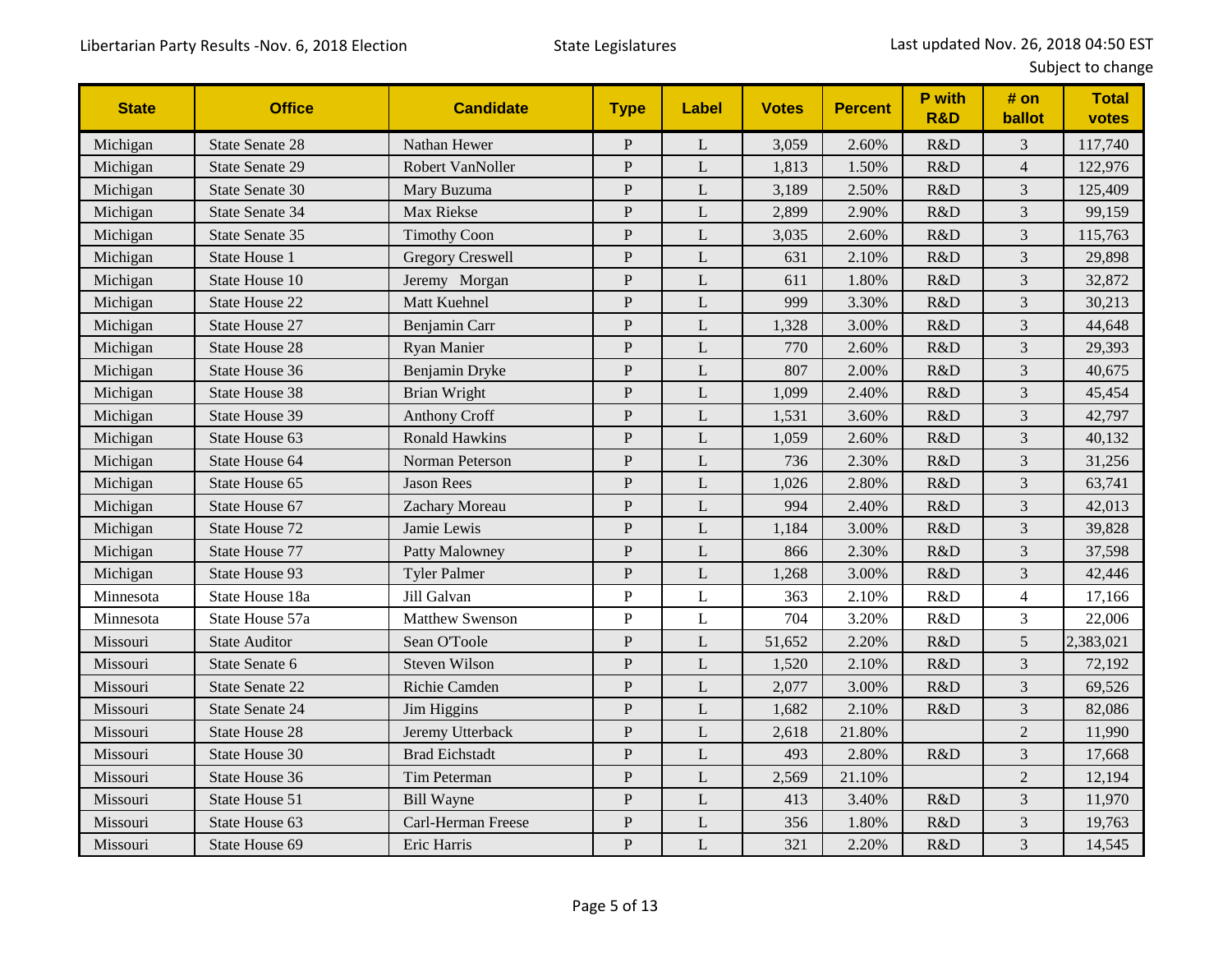| <b>State</b>  | <b>Office</b>              | <b>Candidate</b>          | <b>Type</b>               | <b>Label</b> | <b>Votes</b> | <b>Percent</b> | P with<br><b>R&amp;D</b> | # on<br>ballot | <b>Total</b><br>votes |
|---------------|----------------------------|---------------------------|---------------------------|--------------|--------------|----------------|--------------------------|----------------|-----------------------|
| Missouri      | State House 71             | LaDonna Higgins           | $\mathbf{P}$              | L            | 3,133        | 23.00%         |                          | $\overline{2}$ | 13,620                |
| Missouri      | State House 79             | Daniel Elder              | ${\bf P}$                 | L            | 1,370        | 10.30%         |                          | $\overline{2}$ | 13,248                |
| Missouri      | State House 83             | <b>Andrew Bolin</b>       | ${\bf P}$                 | L            | 3,097        | 18.60%         |                          | $\overline{2}$ | 16,640                |
| Missouri      | <b>State House 88</b>      | Stephen Johnson           | ${\bf P}$                 | L            | 278          | 1.50%          | R&D                      | $\overline{3}$ | 18,592                |
| Missouri      | State House 91             | James Scariot             | $\mathbf{P}$              | L            | 329          | 1.60%          | R&D                      | 3              | 20,163                |
| Missouri      | State House 105            | <b>Bill Slantz</b>        | $\mathbf{P}$              | L            | 397          | 2.10%          | R&D                      | $\overline{3}$ | 18,730                |
| Missouri      | State House 151            | <b>Rick Vandeven</b>      | ${\bf P}$                 | L            | 376          | 2.90%          | R&D                      | 3              | 13,101                |
| Montana       | State Senate 1             | Austin Lee Nelson         | ${\bf P}$                 | L            | 1,484        | 16.80%         |                          | $\overline{2}$ | 8,817                 |
| Montana       | State Senate 30            | Frank McLain              | ${\bf P}$                 | L            | 296          | 2.50%          | R&D                      | 3              | 11,764                |
| Montana       | State Senate 32            | Francis Wendt             | $\mathbf{P}$              | L            | 336          | 2.80%          | R&D                      | $\overline{3}$ | 11,867                |
| Montana       | State House 3              | Shawn Leslie Guymon       | ${\bf P}$                 | L            | 103          | 2.20%          | R&D                      | 3              | 4,669                 |
| Montana       | State House 5              | Cindy Dyson               | ${\bf P}$                 | L            | 1,734        | 30.90%         |                          | $\overline{c}$ | 5,616                 |
| Montana       | <b>State House 8</b>       | Sid Daoud                 | ${\bf P}$                 | L            | 1,440        | 31.30%         |                          | $\overline{2}$ | 4,593                 |
| Montana       | State House 10             | <b>Bill Jones</b>         | $\mathbf{P}$              | L            | 1,100        | 20.30%         |                          | $\overline{2}$ | 5,424                 |
| Montana       | State House 13             | Kevin Leatherbarrow       | ${\bf P}$                 | L            |              | 0.00%          |                          |                |                       |
| Montana       | State House 28             | <b>Conor Burns</b>        | ${\bf P}$                 | L            | 401          | 10.40%         |                          | 3              | 3,849                 |
| Montana       | State House 30             | Kathryn G.H. Nicholes     | ${\bf P}$                 | $\mathbf L$  | 862          | 17.80%         |                          | $\overline{c}$ | 4,852                 |
| Montana       | State House 50             | Nathan McKenty            | ${\bf P}$                 | L            | 190          | 5.30%          | R&D                      | $\overline{3}$ | 3,561                 |
| Montana       | State House 61             | A. Alexander Fetto        | ${\bf P}$                 | L            | 1,648        | 25.10%         |                          | $\overline{2}$ | 6,554                 |
| Montana       | State House 69             | Joshua-Luke O'Connor      | ${\bf P}$                 | L            | 1,061        | 19.70%         |                          | $\overline{2}$ | 5,394                 |
| Montana       | State House 70             | Chris Richards            | $\mathbf{P}$              | L            | 1,048        | 18.20%         |                          | $\overline{2}$ | 5,741                 |
| Montana       | State House 71             | Michael White             | ${\bf P}$                 | L            | 844          | 13.30%         | R&D                      | 3              | 6,324                 |
| Montana       | State House 77             | <b>Richard Motta</b>      | ${\bf P}$                 | L            | 234          | 4.70%          | R&D                      | 3              | 5,003                 |
| Montana       | State House 98             | Jessuah Bardgett          | ${\bf P}$                 | L            | 181          | 3.40%          | R&D                      | 3              | 5,320                 |
| Nebraska      | State Legislature 32       | Laura Ebke                | ${\bf P}$                 | L            | 6,243        | 43.70%         |                          | $\overline{2}$ | 14,293                |
| Nevada        | State Assembly 17          | Ron Newsome               | ${\bf P}$                 | L            |              |                |                          |                |                       |
| Nevada        | State Assembly 29          | <b>Bruce James-Newman</b> | ${\bf P}$                 | L            | 582          | 2.20%          | R&D                      | 3              | 26,260                |
| New Hampshire | State Senate 3             | Tania Butler              | P <sub>2</sub>            | L            | 508          | 1.20%          | R&D                      | $\overline{4}$ | 41,566                |
| New Hampshire | State Senate 10            | Ian Freeman               | P                         | L            | 507          | 2.20%          | R&D                      | $\mathfrak{Z}$ | 23,081                |
| New Hampshire | State Senate 20 (fusion)   | Carla Gericke             | $\boldsymbol{\mathrm{F}}$ | L, R         | 7,047        | 41.60%         |                          | $\overline{2}$ | 16,950                |
| New Hampshire | <b>State Senator 22</b>    | Mitch Dyer                | ${\bf P}$                 | L            | 448          | 1.90%          | R&D                      | 3              | 23,174                |
| New Hampshire | State House 1 Hillsborough | Keith Cobbett             | P <sub>2</sub>            | $\mathbf L$  | 365          | 6.80%          | R&D                      | $\overline{4}$ | 5,322                 |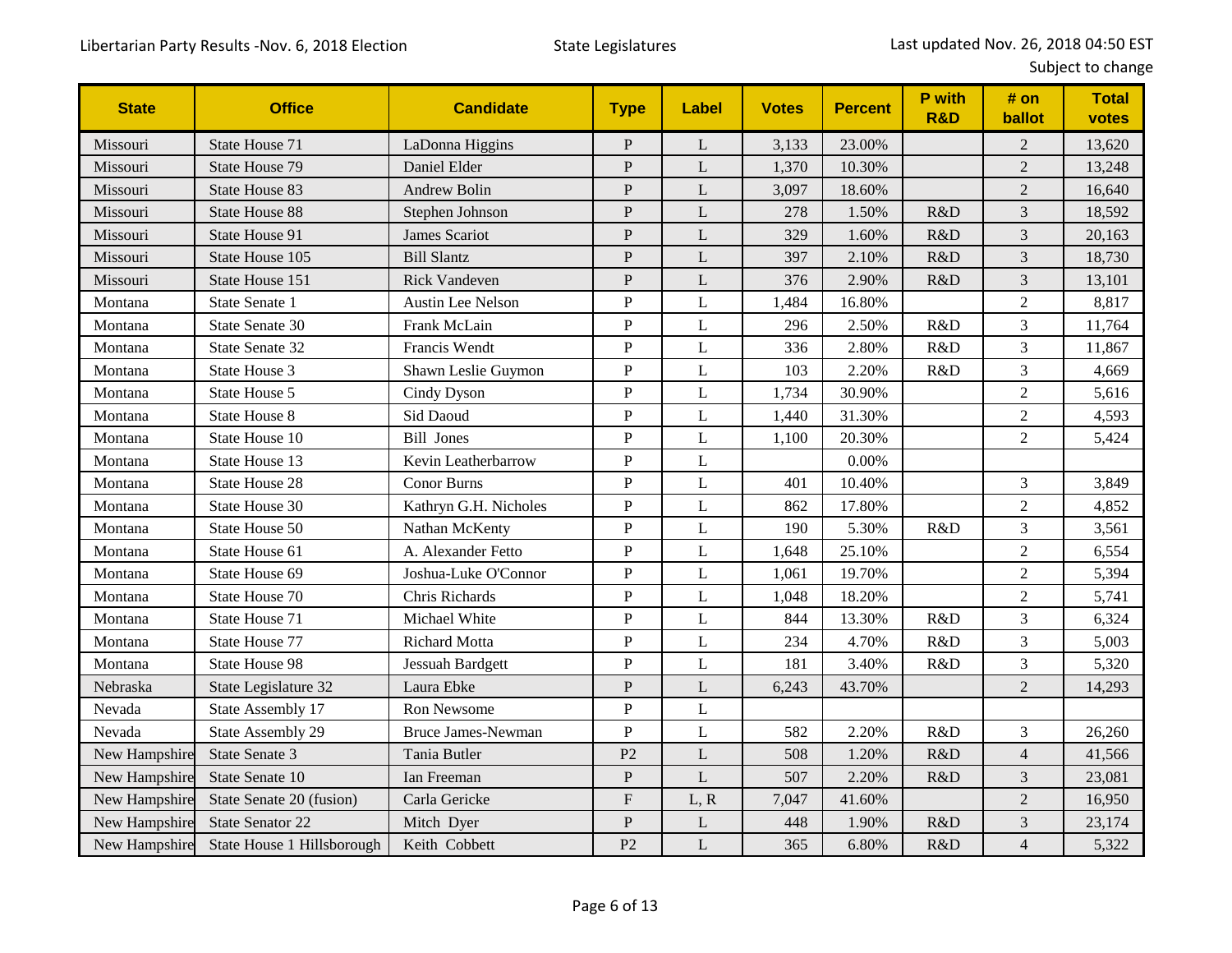| <b>State</b>   | <b>Office</b>                   | <b>Candidate</b>       | <b>Type</b>     | Label | <b>Votes</b> | <b>Percent</b> | P with<br><b>R&amp;D</b> | # on<br>ballot | <b>Total</b><br>votes |
|----------------|---------------------------------|------------------------|-----------------|-------|--------------|----------------|--------------------------|----------------|-----------------------|
| New Hampshire  | State House 2 Hillsborough      | Lisa Wilber            | P <sub>3</sub>  | L     | 755          | 6.50%          | R&D                      | $\overline{7}$ | 11,598                |
| New Hampshire  | <b>State House 3 Coos</b>       | <b>Stuart Light</b>    | P <sub>3</sub>  | L     | 191          | 2.80%          | R&D                      | 6              | 6,865                 |
| New Hampshire  | <b>State House 4 Cheshire</b>   | David Crawford         | ${\bf P}$       | L     | 173          | 15.00%         |                          | $\overline{2}$ | 1,153                 |
| New Hampshire  | <b>State House 4 Stafford</b>   | Frank Bertone          | P <sub>2</sub>  | L     | 187          | 2.40%          | R&D                      | 5              | 7,819                 |
| New Hampshire  | State House 6 Hillsborough      | <b>Richard Manzo</b>   | P <sub>5</sub>  | L     | 514          | 1.70%          | R&D                      | 11             | 30,425                |
| New Hampshire  | State House 6 Rockingham        | Anne Copp              | P <sub>10</sub> | L     | 1,595        | 2.10%          | R&D                      | 18             | 76,266                |
| New Hampshire  | <b>State House 7 Cheshire</b>   | Robert Call            | $\mathbf{P}$    | L     | 244          | 14.90%         |                          | $\overline{2}$ | 1,642                 |
| New Hampshire  | State House 7 Hillsborough      | <b>Spencer Dias</b>    | P <sub>6</sub>  | L     | 583          | 1.10%          | R&D                      | 13             | 55,452                |
| New Hampshire  | <b>State House 9 Grafton</b>    | John Babiarz           | P2              | L     | 175          | 2.50%          | R&D                      | 6              | 7,009                 |
| New Hampshire  | <b>State House 9 Grafton</b>    | Rosalie Babiarz        | ${\bf P}$       | L     | 113          | 1.60%          | R&D                      | 6              | 7,009                 |
| New Hampshire  | State House 10 Hillsborough     | Nicholas Goroff        | P <sub>2</sub>  | L     | 118          | 2.90%          | R&D                      | 5              | 4.046                 |
| New Hampshire  | State House 16 Chesire          | Darryl Perry           | P <sub>2</sub>  | L     | 1,034        | 7.90%          |                          | 3              | 13,039                |
| New Hampshire  | <b>State House 18 Strafford</b> | Jarec Rondeau          | P <sub>3</sub>  | L     | 601          | 5.20%          | R&D                      | $8\,$          | 11,584                |
| New Hampshire  | <b>State House 24 Stratford</b> | <b>Brandon Phinney</b> | ${\bf P}$       | L     | 377          | 10.30%         | R&D                      | 3              | 3,647                 |
| New Hampshire  | State House 37 Hillsborough     | Louis Alciere          | P11             | L     | 758          | 0.01%          | R&D                      | 24             | 135,891               |
| New Hampshire  | State House 37 Hillsborough     | Caleb Dyer             | P11             | L     | 1,113        | 0.10%          | R&D                      | 24             | 135,891               |
| New Hampshire  | State House 40 Hillsborough     | Mark Linn              | ${\bf P}$       | L     | 348          | 2.40%          | R&D                      | 3              | 14,534                |
| New Hampshire  | State House 45 Hillsborough     | Alex Avery             | P <sub>2</sub>  | L     | 427          | 2.80%          | R&D                      | 5              | 15,342                |
| New Mexico     | State House 31                  | <b>Bill Wiley</b>      | $\mathbf{P}$    | L     | 5,354        | 35.70%         |                          | $\overline{2}$ | 14,985                |
| New Mexico     | State House 59                  | <b>Marty Swinney</b>   | ${\bf P}$       | L     | 2,376        | 23.20%         |                          | $\overline{2}$ | 10,238                |
| New York       | State Assembly 52               | <b>Gary Popkin</b>     | $\mathbf{P}$    | L     | 631          | 1.10%          |                          | 3              | 57,334                |
| New York       | State Assembly 139              | Mark Glogowski         | $\mathbf{P}$    | L     | 3,110        | 7.00%          |                          | $\overline{2}$ | 44,058                |
| North Carolina | <b>State Supreme Court</b>      | Michael Monaco         | $\mathbf{P}$    | L     | 165,426      | 4.60%          | R&D                      | 3              | 3,611,778             |
| North Carolina | State Senate 2                  | <b>Timothy Harris</b>  | ${\bf P}$       | L     | 1,876        | 2.70%          | R&D                      | 3              | 68,973                |
| North Carolina | State Senate 4                  | Jesse Shearin          | ${\bf P}$       | L     | 1,260        | 2.00%          | R&D                      | 3              | 62,772                |
| North Carolina | State Senate 8                  | <b>Anthony Mascolo</b> | ${\bf P}$       | L     | 2,731        | 2.90%          | R&D                      | 3              | 93,261                |
| North Carolina | State Senate 9                  | Ethan Bickley          | ${\bf P}$       | L     | 2,629        | 3.10%          | R&D                      | 3              | 85,847                |
| North Carolina | State Senate 14                 | Richard Haygood        | ${\bf P}$       | L     | 2,058        | 2.70%          | R&D                      | 3              | 75,059                |
| North Carolina | State Senate 15                 | <b>Brian Lewis</b>     | ${\bf P}$       | L     | 2,934        | 3.60%          | R&D                      | 3              | 81,651                |
| North Carolina | State Senate 16                 | <b>Brian Irving</b>    | ${\bf P}$       | L     | 3,234        | 3.40%          | R&D                      | 3              | 94,700                |
| North Carolina | State Senate 17                 | <b>Bruce Basson</b>    | $\mathbf{P}$    | L     | 2,934        | 3.00%          | R&D                      | 3              | 97,100                |
| North Carolina | State Senate 18                 | <b>Brad Hessel</b>     | $\mathbf{P}$    | L     | 2,762        | 2.70%          | R&D                      | 3              | 101,316               |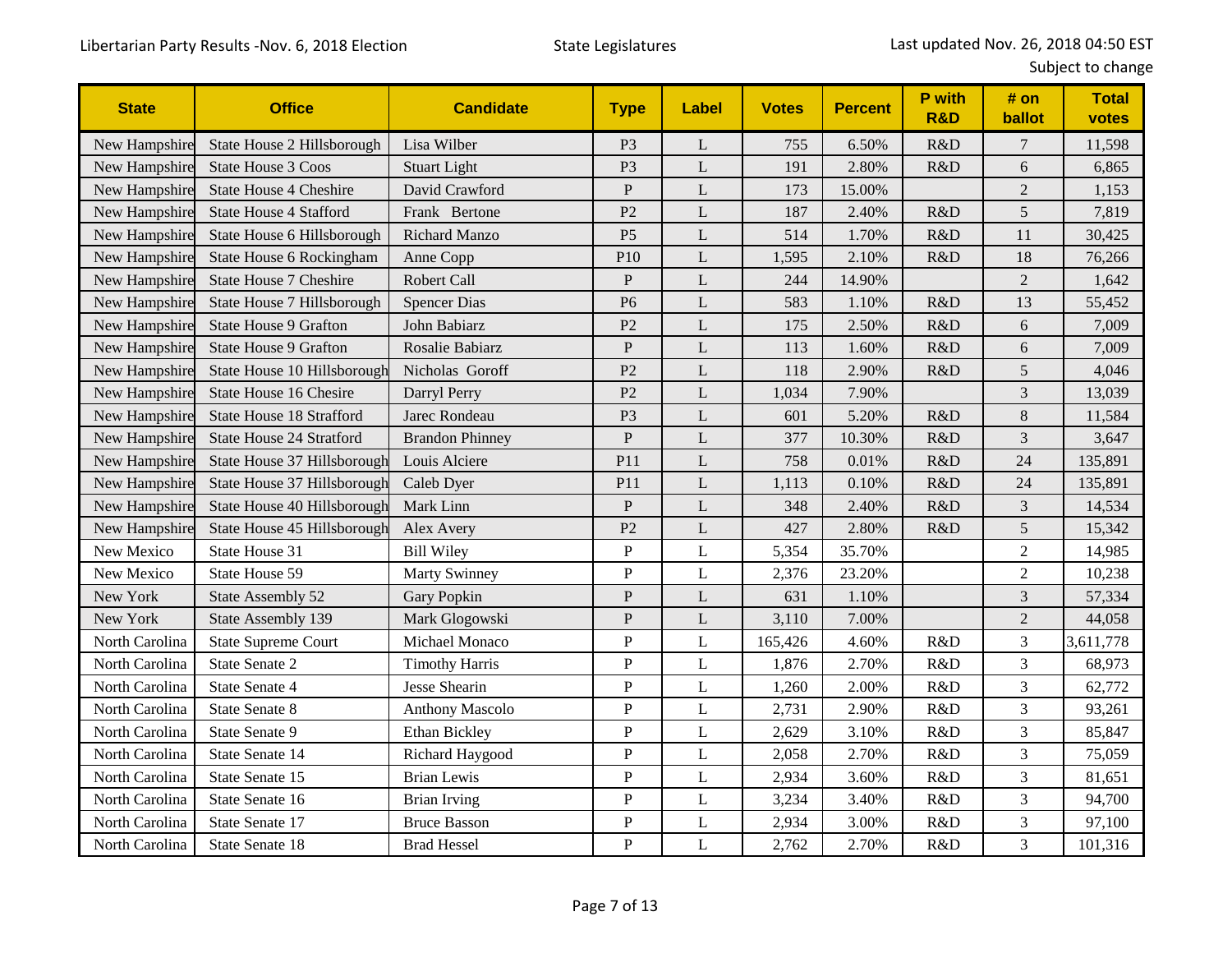| <b>State</b>   | <b>Office</b>          | <b>Candidate</b>        | <b>Type</b>    | Label        | <b>Votes</b> | <b>Percent</b> | <b>P</b> with<br><b>R&amp;D</b> | # on<br>ballot | <b>Total</b><br>votes |
|----------------|------------------------|-------------------------|----------------|--------------|--------------|----------------|---------------------------------|----------------|-----------------------|
| North Carolina | State Senate 20        | Jared Erickson          | ${\bf P}$      | L            | 2,294        | 2.60%          | R&D                             | 3              | 87,583                |
| North Carolina | <b>State Senate 22</b> | Raymond Ubinger         | $\mathbf{P}$   | L            | 1,503        | 2.00%          | R&D                             | 3              | 73,815                |
| North Carolina | State Senate 30        | Robert Jordan           | ${\bf P}$      | L            | 2,160        | 3.20%          | R&D                             | 3              | 68,128                |
| North Carolina | State Senate 43        | Mitchell Bridges        | $\overline{P}$ | L            | 1,873        | 2.80%          | R&D                             | 3              | 67,143                |
| North Carolina | State Senate 49        | Lyndon John Smith       | ${\bf P}$      | $\mathbf{L}$ | 2,257        | 2.40%          | R&D                             | 3              | 95,230                |
| North Carolina | State House 3          | T. Lee Horne            | ${\bf P}$      | L            | 677          | 2.60%          | R&D                             | 3              | 25,505                |
| North Carolina | State House 11         | <b>Travis Groo</b>      | ${\bf P}$      | L            | 1,118        | 3.40%          | R&D                             | 3              | 32,748                |
| North Carolina | <b>State House 18</b>  | Joseph Sharp            | ${\bf P}$      | L            | 872          | 3.10%          | R&D                             | 3              | 28,357                |
| North Carolina | <b>State House 19</b>  | David Perry             | ${\bf P}$      | L            | 1,369        | 3.80%          | R&D                             | 3              | 36,096                |
| North Carolina | State House 25         | Nicholas Taylor         | ${\bf P}$      | $\mathbf{L}$ | 1,031        | 3.40%          | R&D                             | 3              | 30,408                |
| North Carolina | State House 28         | Walt Rabon              | $\mathbf{P}$   | L            | 666          | 2.50%          | R&D                             | 3              | 27,151                |
| North Carolina | State House 30         | Matthew Wagoner         | $\mathbf{P}$   | L            | 863          | 2.10%          | R&D                             | 3              | 40,576                |
| North Carolina | State House 31         | Erik Raudsep            | ${\bf P}$      | L            | 1,169        | 3.10%          | R&D                             | 3              | 37,375                |
| North Carolina | <b>State House 34</b>  | Cap Hayes               | ${\bf P}$      | L            | 929          | 2.40%          | R&D                             | 3              | 39,144                |
| North Carolina | State House 35         | Michael Nelson          | ${\bf P}$      | $\mathbf{L}$ | 1,492        | 3.30%          | R&D                             | 3              | 44,514                |
| North Carolina | State House 36         | Robyn Pegram            | ${\bf P}$      | L            | 1,271        | 3.00%          | R&D                             | 3              | 42,808                |
| North Carolina | <b>State House 37</b>  | Guy Meilleur            | ${\bf P}$      | L            | 999          | 2.20%          | R&D                             | 3              | 44,834                |
| North Carolina | State House 38         | <b>Bobby Emory</b>      | $\mathbf{P}$   | L            | 747          | 2.60%          | R&D                             | 3              | 28,842                |
| North Carolina | State House 39         | Martin Matuszeski       | $\overline{P}$ | L            | 763          | 2.20%          | R&D                             | 3              | 35,396                |
| North Carolina | State House 40         | David Ulmer             | ${\bf P}$      | $\mathbf{L}$ | 1,704        | 3.80%          | R&D                             | 3              | 45,332                |
| North Carolina | State House 41         | Liam Lever              | $\mathbf{P}$   | L            |              |                |                                 |                |                       |
| North Carolina | <b>State House 44</b>  | Matthew Whittington     | ${\bf P}$      | L            |              |                |                                 |                |                       |
| North Carolina | State House 49         | Jonathan Horst          | ${\bf P}$      | L            | 1,054        | 2.60%          | R&D                             | 3              | 40,654                |
| North Carolina | State House 56         | <b>Matthew Clements</b> | $\overline{P}$ | L            | 941          | 2.50%          | R&D                             | 3              | 96,934                |
| North Carolina | State House 65         | <b>Houston Barrow</b>   | ${\bf P}$      | L            | 2,204        | 7.70%          | R&D                             | 3              | 28,480                |
| North Carolina | State House 67         | Michael Finn            | ${\bf P}$      | L            | 1,130        | 3.40%          | R&D                             | 3              | 32,933                |
| North Carolina | State House 91         | <b>Steven Brenneis</b>  | ${\bf P}$      | L            | 618          | 2.10%          | R&D                             | 3              | 28,823                |
| Ohio           | <b>State Auditor</b>   | Robert Coogan           | ${\bf P}$      | L            | 169,767      | 4.00%          | R&D                             | 3              | 4,226,384             |
| Ohio           | State Senate 13        | Homer Taft              | $\mathbf{P}$   | L            | 3,906        | 3.00%          | R&D                             | 3              | 128,115               |
| Ohio           | State House 1          | <b>Elizabeth Thomas</b> | ${\bf P}$      | L            | 1,693        | 4.30%          | R&D                             | 3              | 38,935                |
| Ohio           | State House 2          | Tim Grady               | $\mathbf{P}$   | L            | 1,043        | 2.10%          | R&D                             | 3              | 43,331                |
| Ohio           | State House 14         | Ryan McClain            | $\mathbf{P}$   | L            | 8,998        | 28.20%         |                                 | $\overline{2}$ | 31,941                |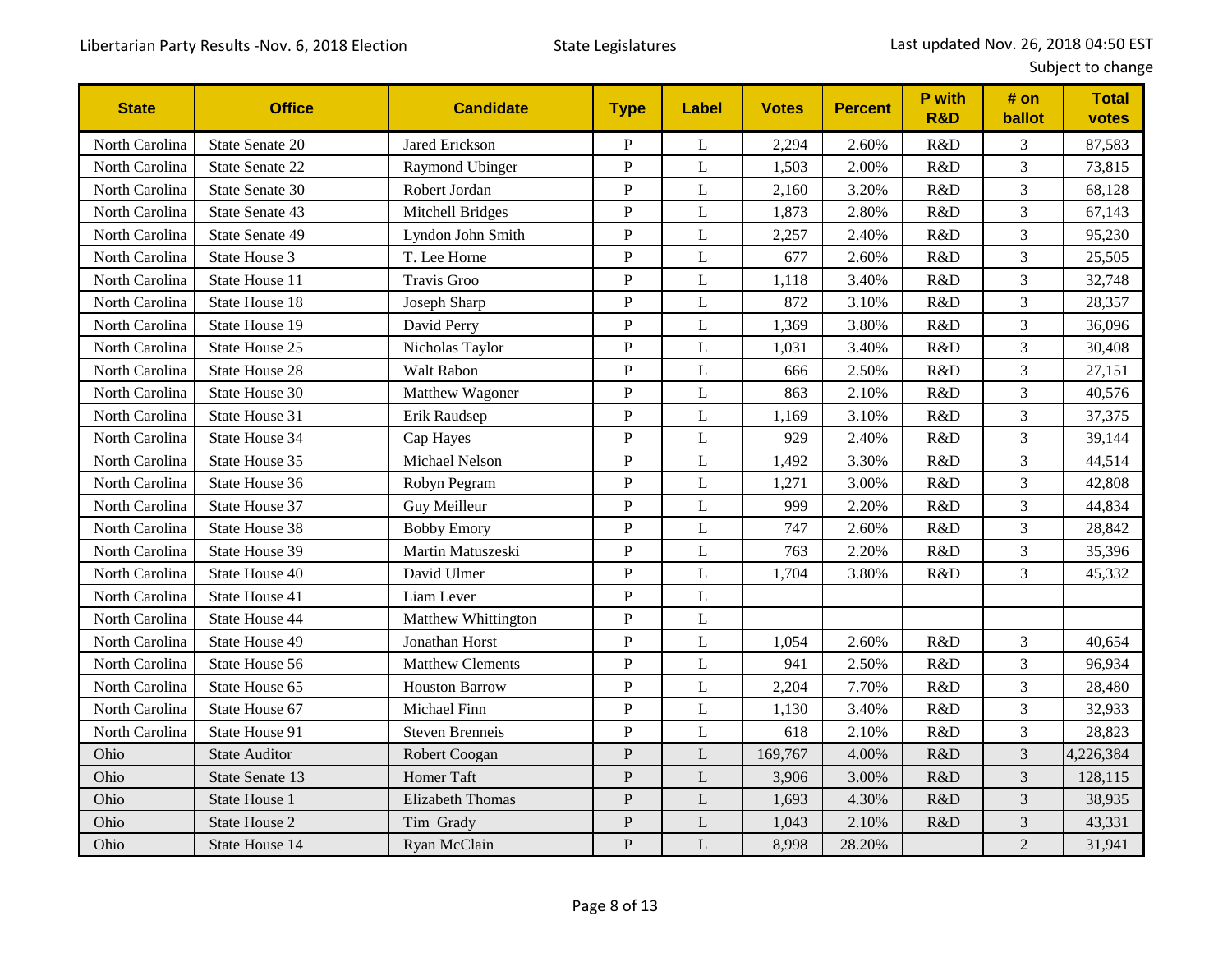| <b>State</b> | <b>Office</b>                                 | <b>Candidate</b>           | <b>Type</b>               | <b>Label</b> | <b>Votes</b> | <b>Percent</b> | P with<br><b>R&amp;D</b> | # on<br>ballot | <b>Total</b><br>votes |
|--------------|-----------------------------------------------|----------------------------|---------------------------|--------------|--------------|----------------|--------------------------|----------------|-----------------------|
| Ohio         | State House 55                                | W. Daniel Fichtel          | P                         | L            | 1,051        | 2.40%          | R&D                      | 3              | 42,912                |
| Ohio         | State House 68                                | Patrick Glasgow            | ${\bf P}$                 | L            | 1,193        | 2.20%          | R&D                      | 3              | 53,274                |
| Ohio         | State House 77                                | <b>Kristin Wichers</b>     | ${\bf P}$                 | L            | 1,159        | 2.60%          | R&D                      | 3              | 44,942                |
| Ohio         | State House 86                                | Taylor Hoffman             | $\mathbf{P}$              | L            | 1,460        | 3.60%          | R&D                      | $\overline{3}$ | 40,056                |
| Ohio         | <b>State Board of Education</b><br>District 3 | Matthew McGowan            | $\mathbf P$               | L            |              |                |                          |                |                       |
| Oklahoma     | <b>State Auditor</b>                          | John Yeuttner              | ${\bf P}$                 | L            | 270,313      | 24.80%         |                          | $\overline{2}$ | 1,089,164             |
| Oklahoma     | State House 68                                | J. Lee Miller              | ${\bf P}$                 | L            | 329          | 2.70%          | R&D                      | $\overline{3}$ | 12,350                |
| Oklahoma     | State House 75                                | Kelli Krebs                | $\mathbf{P}$              | $\mathbf{L}$ | 395          | 3.70%          | R&D                      | 3              | 10,538                |
| Oklahoma     | <b>State House 78</b>                         | Gene Bell                  | $\overline{P}$            | L            | 565          | 4.40%          | R&D                      | $\overline{3}$ | 12,514                |
| Oklahoma     | State House 81                                | Jeff Levy                  | ${\bf P}$                 | L            | 499          | 5.00%          | R&D                      | 3              | 9,926                 |
| Oklahoma     | <b>State House 84</b>                         | Will Cagle                 | ${\bf P}$                 | L            | 407          | 2.40%          | R&D                      | 3              | 16,595                |
| Oklahoma     | State House 85                                | Stephen Paulsen            | ${\bf P}$                 | L            | 324          | 3.30%          | R&D                      | 3              | 9,896                 |
| Oregon       | <b>State Senate 4</b>                         | Frank Leroy Lengele        | $\mathbf{P}$              | L            | 1,508        | 2.30%          | R&D                      | 3              | 64,771                |
| Oregon       | <b>State Senate 8</b>                         | Bryan Eggiman              | $\mathbf{P}$              | L            | 1,297        | 2.20%          | R&D                      | 3              | 58,986                |
| Oregon       | State Senate 13                               | Kim Thatcher (elected)     | ${\bf F}$                 | L, R, I      | 34,740       | 55.99%         |                          | $\overline{2}$ | 62,051                |
| Oregon       | State Senate 20                               | Kenny Sernach              | P                         | L            | 1,230        | 1.90%          | R&D                      | 3              | 63,842                |
| Oregon       | <b>State House 8</b>                          | Martha Sherwood            | ${\bf P}$                 | L            | 6,278        | 19.50%         |                          | $\overline{2}$ | 32,175                |
| Oregon       | State House 9 (fusion)                        | Teri Grier                 | ${\bf P}$                 | L, R, I      | 13,410       | 45.48%         |                          | $\overline{2}$ | 29,488                |
| Oregon       | State House 21                                | Brian Clem (elected)       | $\boldsymbol{\mathrm{F}}$ | L, D, I      | 12,497       | 63.42%         |                          | $\overline{2}$ | 13,264                |
| Oregon       | <b>State House 23</b>                         | Mark Karnowski             | $\overline{P}$            | L            | 718          | 2.20%          | R&D                      | $\overline{3}$ | 32,635                |
| Oregon       | State House 25                                | Brian Post (elected)       | $\boldsymbol{\mathrm{F}}$ | L, R, I      | 16,657       | 58.35%         |                          | $\overline{2}$ | 28,545                |
| Oregon       | State House 26                                | <b>Tim Nelson</b>          | $\mathbf{P}$              | L            | 667          | 2.00%          | R&D                      | 3              | 33,255                |
| Oregon       | <b>State House 27</b>                         | Katy Brumbelow             | ${\bf P}$                 | L            | 896          | 3.00%          | R&D                      | 3              | 29,917                |
| Oregon       | <b>State House 28</b>                         | Lars D. H. Hedbor          | $\mathbf{P}$              | L            | 3,595        | 14.90%         |                          | $\overline{2}$ | 24,140                |
| Oregon       | <b>State House 29</b>                         | William Namestnik          | $\mathbf{P}$              | L            | 432          | 1.90%          | R&D                      | 3              | 22,743                |
| Oregon       | State House 30                                | Kyle Markley               | $\mathbf{P}$              | L            | 2,132        | 7.70%          | R&D                      | 3              | 27,648                |
| Oregon       | State House 32                                | Randell Carlson            | $\mathbf{P}$              | L            | 1,056        | 3.40%          | R&D                      | 3              | 31,266                |
| Oregon       | State House 33 (fusion)                       | Elizabeth Reye             | ${\bf P}$                 | L, R         | 8,455        | 23.96%         |                          | $\overline{2}$ | 35,284                |
| Oregon       | State House 34                                | Joshua Ryan Johnston       | $\mathbf{P}$              | L            | 1,512        | 5.50%          | R&D                      | 3              | 27,363                |
| Oregon       | State House 39                                | Christine Drazan (elected) | $\boldsymbol{\mathrm{F}}$ | L, R         | 19,708       | 59.07%         |                          | $\overline{2}$ | 33,365                |
| Oregon       | State House 42                                | <b>Bruce Knight</b>        | $\mathbf P$               | L            | 2,386        | 6.00%          | R&D                      | $\overline{2}$ | 39,585                |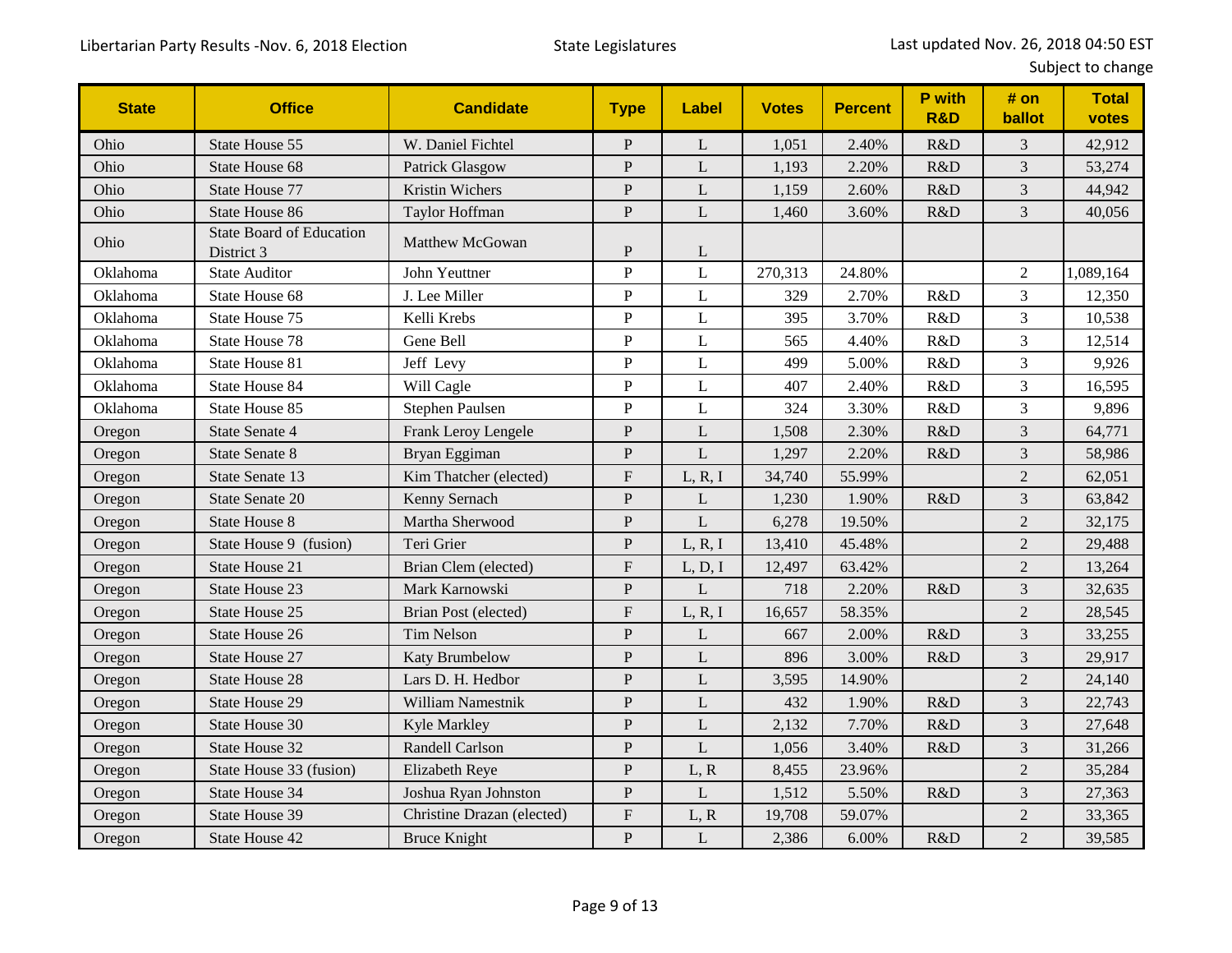| <b>State</b>   | <b>Office</b>          | <b>Candidate</b>            | <b>Type</b>               | Label        | <b>Votes</b> | <b>Percent</b> | P with<br><b>R&amp;D</b> | # on<br>ballot | <b>Total</b><br>votes |
|----------------|------------------------|-----------------------------|---------------------------|--------------|--------------|----------------|--------------------------|----------------|-----------------------|
| Oregon         | <b>State House 44</b>  | Manny Guerra                | $\mathbf P$               | L            | 3,170        | 10.40%         |                          | $\overline{c}$ | 30,442                |
| Oregon         | <b>State House 49</b>  | <b>Heather Ricks</b>        | ${\bf P}$                 | L            | 822          | 3.80%          | R&D                      | $\mathfrak{Z}$ | 21,441                |
| Oregon         | State House 56         | E. Werner Reschke (elected) | $\boldsymbol{\mathrm{F}}$ | L, R, I      | 18,168       | 71.83%         |                          | $\overline{2}$ | 25,292                |
| Pennsylvania   | State Senate 40        | Adam Reinhart               | $\mathbf P$               | L            | 1,229        | 1.30%          | R&D                      | 3              | 96,417                |
| Pennsylvania   | State House 13         | Dominic Pirrochi            | ${\bf P}$                 | L            | 313          | 1.20%          | R&D                      | 3              | 25,327                |
| Pennsylvania   | State House 53         | Joe Waldenberger            | ${\bf P}$                 | L            | 288          | 1.10%          | R&D                      | 3              | 26,593                |
| Pennsylvania   | State House 81         | Joe Soloski                 | ${\bf P}$                 | $\mathbf{L}$ | 721          | 3.00%          | R&D                      | 3              | 24,874                |
| Pennsylvania   | <b>State House 98</b>  | Jim Miller                  | ${\bf P}$                 | L            | 581          | 2.40%          | R&D                      | 3              | 24,108                |
| Pennsylvania   | State House 117        | Lou Jasikoff                | ${\bf P}$                 | L            | 3,928        | 17.90%         |                          | $\overline{2}$ | 21,935                |
| Pennsylvania   | State House 137        | Ed Reagan                   | ${\bf P}$                 | L            | 292          | 1.40%          | R&D                      | 3              | 25,675                |
| Pennsylvania   | State House 138        | <b>Jake Towne</b>           | $\overline{P}$            | $\mathbf L$  | 474          | 1.60%          | R&D                      | 3              | 28,859                |
| Pennsylvania   | State House 153        | Marc Bozzaco                | $\, {\bf P}$              | $\mathbf L$  | 352          | 1.00%          | R&D                      | 3              | 33,419                |
| Pennsylvania   | State House 194        | <b>Matt Baltsar</b>         | $\mathbf P$               | $\mathbf{L}$ | 737          | 2.60%          | R&D                      | 3              | 28,504                |
| Pennsylvania   | State House 199        | <b>Chuck Boust</b>          | ${\bf P}$                 | L            | 433          | 1.70%          | R&D                      | 3              | 25,032                |
| Rhode Island   | State House 67         | Daryl Gould                 | $\mathbf{P}$              | L            | 1,352        | 24.90%         |                          | $\overline{2}$ | 5,390                 |
| Rhode Island   | State House 68         | William Hunt                | $\mathbf{P}$              | L            | 2,025        | 35.20%         |                          | $\overline{2}$ | 5,708                 |
| South Carolina | State House 67         | <b>Brandon Humphries</b>    | ${\bf P}$                 | $\mathbf{L}$ | 1,811        | 17.20%         |                          | $\overline{c}$ | 10,515                |
| South Carolina | State House 68         | Cameron Ventura             | $\mathbf P$               | L            | 2,408        | 20.20%         |                          | $\overline{2}$ | 11,927                |
| South Carolina | State House 69         | David Morris                | $\mathbf P$               | L            | 425          | 2.60%          | R&D                      | $\overline{4}$ | 16,366                |
| South Carolina | <b>State House 77</b>  | Justin Bishop               | ${\bf P}$                 | $\mathbf{L}$ | 2,445        | 14.70%         |                          | $\overline{2}$ | 16,586                |
| South Carolina | State House 79         | Victor Kocher               | $\mathbf P$               | L            | 1,782        | 11.70%         |                          | $\overline{2}$ | 15,152                |
| South Carolina | State House 83         | David Weikle                | $\, {\bf P}$              | L            | 2,431        | 18.80%         |                          | $\overline{c}$ | 12,947                |
| South Carolina | State House 109        | Rodney Travis               | $\mathbf P$               | $\mathbf L$  | 1,129        | 12.20%         |                          | 3              | 9,248                 |
| South Carolina | State House 114        | Melissa Couture             | $\mathbf P$               | $\mathbf{L}$ | 633          | 3.90%          | R&D                      | 3              | 16,411                |
| South Dakota   | State Senate 30        | Gideon Oakes                | ${\bf P}$                 | L            | 2,133        | 18.20%         | R&D                      | 3              | 11,724                |
| South Dakota   | State House 4          | Daryl Root                  | P <sub>2</sub>            | L            | 457          | 2.50%          | R&D                      | 5              | 18,350                |
| South Dakota   | State House 6          | Aaron Aylward               | P <sub>2</sub>            | L            | 930          | 4.80%          | R&D                      | 5              | 19,087                |
| South Dakota   | State House 17         | Greg Baldwin                | P <sub>2</sub>            | L            | 829          | 6.30%          | R&D                      | $\overline{4}$ | 13,161                |
| South Dakota   | <b>State House 28B</b> | Jason Hill                  | P <sub>2</sub>            | L            | 686          | 14.80%         |                          | $\overline{2}$ | 4,638                 |
| Tennessee      | State House 13         | Zachary Houk                | ${\bf P}$                 | $\mathbf I$  | 393          | 1.90%          | R&D                      | 3              | 20,921                |
| Tennessee      | State House 66         | David W. Ross               | ${\bf P}$                 | $\mathbf I$  | 776          | 3.30%          | R&D                      | 3              | 23,222                |
| Texas          | State Senate 3         | <b>Bruce Quarles</b>        | ${\bf P}$                 | $\mathbf{L}$ | 3,280        | 1.20%          | R&D                      | 3              | 274,310               |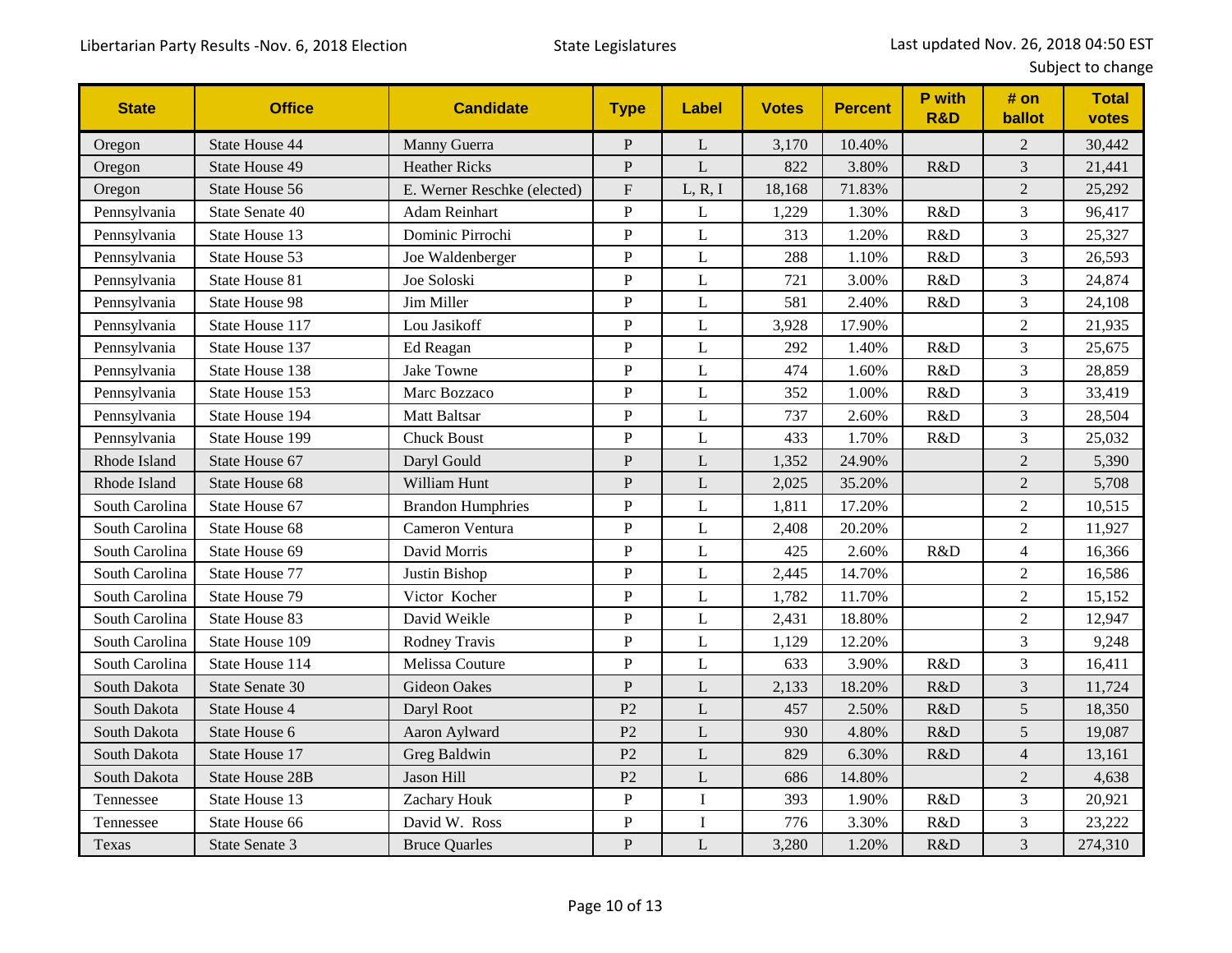| <b>State</b> | <b>Office</b>         | <b>Candidate</b>       | <b>Type</b>    | Label | <b>Votes</b> | <b>Percent</b> | P with<br><b>R&amp;D</b> | # on<br>ballot | <b>Total</b><br>votes |
|--------------|-----------------------|------------------------|----------------|-------|--------------|----------------|--------------------------|----------------|-----------------------|
| Texas        | State Senate 5        | Amy Lyons              | $\, {\bf P}$   | L     | 10,446       | 3.20%          | R&D                      | $\mathfrak{Z}$ | 328,759               |
| Texas        | State Senate 7        | <b>Thomas Glass</b>    | $\, {\bf P}$   | L     | 5,866        | 1.90%          | R&D                      | $\mathfrak{Z}$ | 307,528               |
| Texas        | State Senate 14       | Micah Verlander        | $\, {\bf P}$   | L     | 10,838       | 2.80%          | R&D                      | $\mathfrak{Z}$ | 381,315               |
| Texas        | State Senate 15       | Gilberto Velasquez     | $\mathbf{P}$   | L     | 6,226        | 2.60%          | R&D                      | $\mathfrak{Z}$ | 234,377               |
| Texas        | State Senate 17       | Lauren LaCount         | $\overline{P}$ | L     | 5,380        | 1.70%          | R&D                      | $\mathfrak{Z}$ | 306,755               |
| Texas        | State Senate 31       | <b>Jack Westbrook</b>  | $\, {\bf P}$   | L     | 24,458       | 12.50%         |                          | $\overline{2}$ | 196,289               |
| Texas        | State House 4         | Dennis Miller          | $\mathbf P$    | L     | 1,060        | 1.70%          | Yes                      | $\mathfrak{Z}$ | 60,278                |
| Texas        | State House 10        | <b>Matthias Savino</b> | $\, {\bf P}$   | L     | 1,453        | 2.30%          | R&D                      | $\overline{3}$ | 63,459                |
| Texas        | State House 23        | Lawrence Johnson       | $\, {\bf P}$   | L     | 1,218        | 2.10%          | R&D                      | $\mathfrak{Z}$ | 57,351                |
| Texas        | State House 24        | Dick Illyes            | $\mathbf{P}$   | L     | 1,384        | 2.00%          | R&D                      | $\mathfrak{Z}$ | 67,647                |
| Texas        | State House 46        | Kevin Ludlow           | $\mathbf{P}$   | L     | 1,592        | 2.80%          | R&D                      | $\overline{3}$ | 56,560                |
| Texas        | State House 54        | Robert Walden          | $\mathbf P$    | L     |              |                |                          |                |                       |
| Texas        | State House 62        | David Schaab           | $\, {\bf P}$   | L     | 1,071        | 1.90%          | R&D                      | 3              | 55,017                |
| Texas        | State House 64        | Nick Dietrich          | ${\bf P}$      | L     | 1,849        | 2.70%          | R&D                      | $\overline{3}$ | 68,509                |
| Texas        | State House 92        | Eric Espinoza          | $\mathbf{P}$   | L     | 1,641        | 2.70%          | R&D                      | $\mathfrak{Z}$ | 59,589                |
| Texas        | State House 94        | Jessica Pallett        | $\overline{P}$ | L     | 2,228        | 3.60%          | R&D                      | $\overline{3}$ | 61,694                |
| Texas        | State House 95        | Joshua Burns           | $\, {\bf P}$   | L     | 734          | 1.70%          | R&D                      | $\mathfrak{Z}$ | 43,071                |
| Texas        | State House 96        | <b>Stephen Parmer</b>  | $\, {\bf P}$   | L     | 1,251        | 1.90%          | R&D                      | $\mathfrak{Z}$ | 64,202                |
| Texas        | State House 97        | Rodney Wingo           | $\overline{P}$ | L     | 1,283        | 1.90%          | R&D                      | 3              | 65,915                |
| Texas        | <b>State House 98</b> | H. Todd Moore          | $\, {\bf P}$   | L     | 2,002        | 2.40%          | R&D                      | $\mathfrak{Z}$ | 82,990                |
| Texas        | State House 101       | James Allen            | $\mathbf{P}$   | L     | 4,480        | 12.60%         |                          | $\overline{2}$ | 35,533                |
| Texas        | State House 121       | <b>Mallory Olfers</b>  | $\, {\bf P}$   | L     | 1,513        | 2.10%          | R&D                      | $\mathfrak{Z}$ | 72,552                |
| Texas        | State House 125       | Eric Pina              | ${\bf P}$      | L     | 7,500        | 18.60%         |                          | $\sqrt{2}$     | 40,291                |
| Texas        | State House 127       | Ryan Woods             | $\overline{P}$ | L     | 10,964       | 19.60%         |                          | $\overline{2}$ | 55,514                |
| Texas        | State House 129       | Joseph Majsterski      | $\, {\bf P}$   | L     | 1,075        | 1.70%          | R&D                      | $\mathfrak{Z}$ | 64,572                |
| Texas        | State House 130       | Roy Eriksen            | $\mathbf{P}$   | L     | 1,428        | 1.90%          | R&D                      | $\mathfrak{Z}$ | 76,053                |
| Texas        | State House 132       | Daniel Arevalo         | $\mathbf{P}$   | L     | 1,104        | 1.60%          | R&D                      | $\mathfrak{Z}$ | 66,585                |
| Texas        | State House 135       | Paul Bilyeu            | $\, {\bf P}$   | L     | 866          | 1.50%          | R&D                      | $\mathfrak{Z}$ | 55,981                |
| Texas        | State House 136       | <b>Zachary Parks</b>   | ${\bf P}$      | L     | 2,253        | 2.90%          | R&D                      | $\overline{3}$ | 77,769                |
| Texas        | State House 137       | Lee Sharp              | ${\bf P}$      | L     | 2,335        | 11.70%         |                          | $\overline{2}$ | 19,900                |
| Texas        | State House 139       | Shohn Trojacek         | ${\bf P}$      | L     | 2,884        | 7.20%          |                          | $\overline{2}$ | 40,001                |
| Texas        | State House 145       | <b>Clayton Hunt</b>    | ${\bf P}$      | L     | 2,584        | 9.60%          |                          | $\overline{2}$ | 26,795                |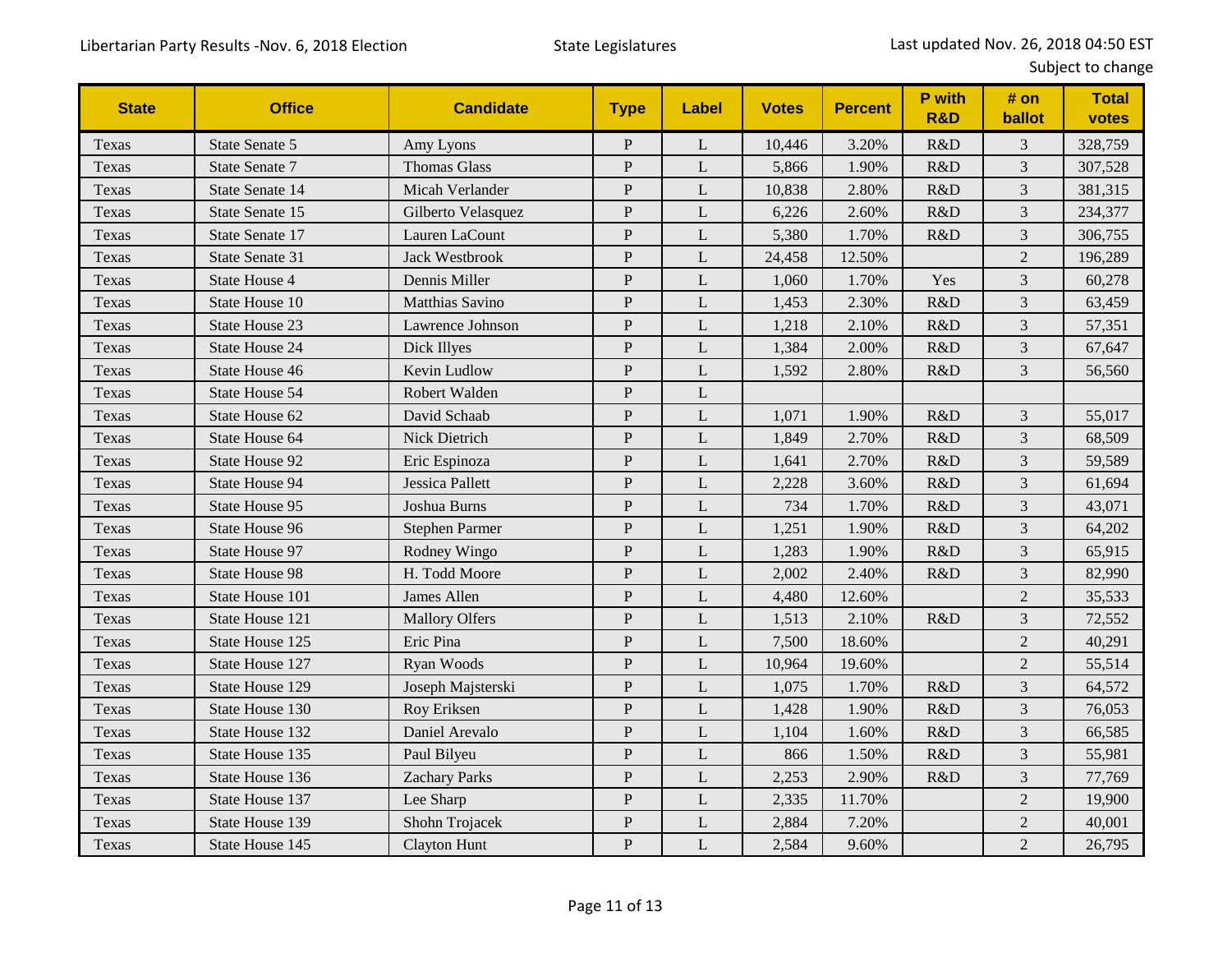| <b>State</b>  | <b>Office</b>                  | <b>Candidate</b>           | <b>Type</b>    | Label       | <b>Votes</b> | <b>Percent</b> | P with<br><b>R&amp;D</b> | # on<br>ballot           | <b>Total</b><br>votes |
|---------------|--------------------------------|----------------------------|----------------|-------------|--------------|----------------|--------------------------|--------------------------|-----------------------|
| Texas         | State House 146                | J.J. Campbell              | ${\bf P}$      | L           | 2,726        | 7.10%          |                          | $\overline{c}$           | 38,305                |
| Texas         | State House 149                | <b>Aaron Close</b>         | ${\bf P}$      | L           | 3,575        | 11.70%         |                          | $\sqrt{2}$               | 30,578                |
| Utah          | State Senate 18                | Kevin Bryan                | $\overline{P}$ | L           | 1,924        | 6.50%          | R&D                      | 3                        | 30,305                |
| Utah          | State House 16                 | <b>Brent Zimmerman</b>     | $\mathbf P$    | L           | 982          | 8.10%          | R&D                      | $\overline{3}$           | 12,110                |
| Utah          | State House 19                 | Joe Speciale               | $\mathbf P$    | L           | 1,043        | 6.50%          | R&D                      | 3                        | 16,096                |
| Utah          | State House 22                 | Amber Christiansen Beltran | $\mathbf P$    | L           | 577          | 7.20%          | R&D                      | $\overline{4}$           | 6,200                 |
| Utah          | State House 26                 | Jonathan Greene            | $\overline{P}$ | L           | 343          | 4.80%          | R&D                      | 3                        | 7,100                 |
| Utah          | State House 27                 | Joe Buchman                | $\, {\bf P}$   | L           | 259          | 2.70%          | R&D                      | $\overline{4}$           | 9,604                 |
| Utah          | State House 35                 | <b>Chelsey Travis</b>      | ${\bf P}$      | L           | 707          | 8.30%          | R&D                      | $\overline{\mathcal{A}}$ | 8,535                 |
| Utah          | State House 43                 | <b>Shawn Curtis</b>        | ${\bf P}$      | L           | 656          | 6.80%          | R&D                      | 3                        | 9,576                 |
| Utah          | State House 46                 | Lee Anne Walker            | $\mathbf P$    | L           | 713          | 4.60%          | R&D                      | 3                        | 15,580                |
| Utah          | State House 68                 | Denise Cox                 | $\mathbf P$    | L           | 546          | 4.00%          | R&D                      | 5                        | 13,578                |
| Utah          | State House 72                 | <b>Barry Short</b>         | $\mathbf P$    | L           | 657          | 7.80%          | R&D                      | 3                        | 8,460                 |
| Utah          | State House 74                 | Daniel Holloway            | $\overline{P}$ | $\mathbf L$ | 3,523        | 23.20%         |                          | $\overline{c}$           | 15,181                |
| Utah          | State House 75                 | Michael Gardner            | $\, {\bf P}$   | L           | 1,046        | 10.10%         |                          | 3                        | 10,337                |
| Vermont       | <b>State Senate Bennington</b> | Jeff Kaufer                | P <sub>2</sub> | L           | 2,762        | 8.70%          |                          | $\mathfrak{Z}$           | 31,734                |
| Vermont       | <b>State Senate Chittenden</b> | Seth Cournoyer             | P <sub>6</sub> | L           | 5,389        | 1.30%          | R&D                      | 13                       | 103,759               |
| Vermont       | <b>State Senate Chittenden</b> | Loyal Ploof                | P <sub>6</sub> | L           | 4,599        | 1.10%          | R&D                      | 13                       | 103,759               |
| Vermont       | <b>State Senate Addison</b>    | Archie Flower              | P <sub>2</sub> | L           | 602          | 1.60%          | R&D                      | 6                        | 37,346                |
| Vermont       | State House Chittenden 8-1     | Varpilah Chase             | ${\bf P}$      | L           |              |                |                          |                          |                       |
| Washington    | State Senate 36                | <b>Bryan Simonson</b>      | P <sub>0</sub> | $\mathbf L$ | 9,416        | 10.90%         |                          | $\overline{c}$           | 85,997                |
| Washington    | State House 22 Position 2      | Allen Acosta               | P <sub>0</sub> | L           | 18,862       | 30.10%         |                          | $\overline{2}$           | 61,678                |
| Washington    | State House 36 Position 1      | Sydney Wissel              | P <sub>0</sub> | L           | 9,675        | 11.30%         |                          | $\overline{2}$           | 85,106                |
| Washington    | State House 36 Position 2      | <b>Matt Dubin</b>          | Po             | L           | 11,852       | 13.90%         |                          | $\overline{2}$           | 85,182                |
| West Virginia | State House 31-B               | Carlos Walker              | $\mathbf{P}$   | L           | 210          | 4.00%          | R&D                      | 3                        | 5,251                 |
| West Virginia | State House 48                 | Will Hyman                 | P <sub>4</sub> | L           | 1,970        | 2.40%          | R&D                      | 10                       | 81,437                |
| West Virginia | State House 51                 | <b>Buddy Guthrie</b>       | P <sub>5</sub> | L           | 2,990        | 2.20%          | R&D                      | 12                       | 133,134               |
| West Virginia | State House 53                 | Adam Zuchowski             | ${\bf P}$      | $\mathbf L$ | 424          | 6.20%          | R&D                      | 3                        | 6,870                 |
| West Virginia | State House 63                 | <b>Brett Rogers</b>        | ${\bf P}$      | L           | 480          | 8.40%          | R&D                      | 3                        | 5,717                 |
| Wisconsin     | State Assembly 2               | Kevin Bauer                | $\mathbf P$    | L           | 745          | 2.70%          | R&D                      | $\overline{4}$           | 27,370                |
| Wisconsin     | State Assembly 6               | Mike Hammond               | $\mathbf P$    | L           | 1,675        | 6.80%          | R&D                      | 3                        | 24,483                |
| Wisconsin     | State Assembly 7               | Matt Bughman               | $\overline{P}$ | L           | 3,953        | 20.60%         |                          | $\overline{2}$           | 19,139                |